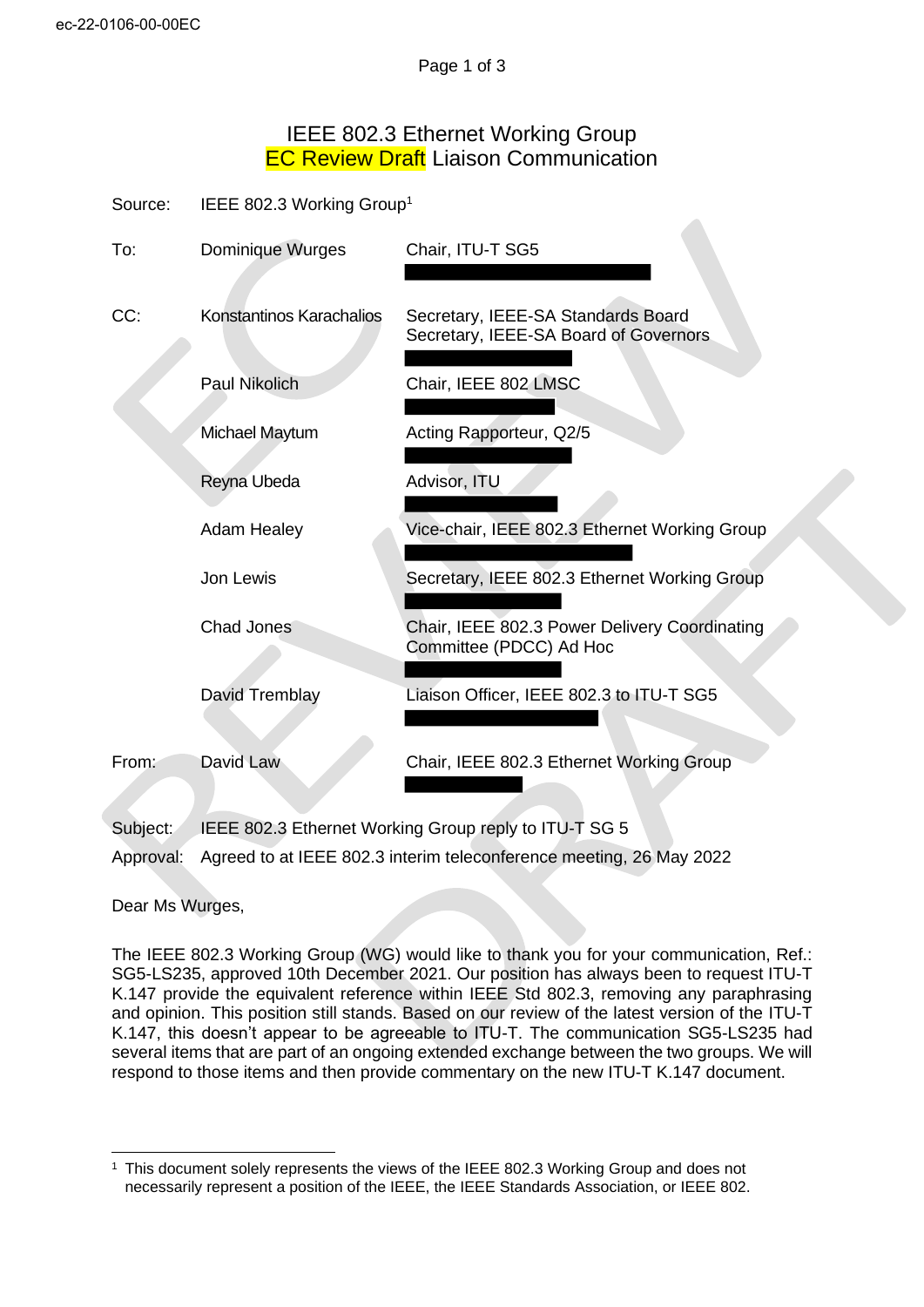Response to item 2:

IEEE Std 802.3 is an interoperability standard and sets requirements at the point of connection to the media. There is nothing in IEEE Std 802.3 that suggests testing of individual components. Testing is purely directed at a port and the single, point-to-point link. As we are testing a port and its characteristics, it is not known that a transformer exists, and the existence (or not) is not observable externally.

The basic requirement is that the PORT meet isolation requirements. An implementation can achieve this by using a transformer, but this is not required. As a result, the isolation requirement is on the port as specified in the Ethernet standard and this should not be confused with a specific requirement on a component, such as on a transformer.

Following this logic, if one is writing a standard about resistibility of Ethernet ports, the requirements should be on the port and not the components.

Protection is beyond the scope of IEEE Std 802.3. The standard recommends use of nonelectrically conducting segments (e.g., fiber optic cabling) for LAN segments that are partially or fully external to a single building environment. The standard also says: "Equipment shall comply with all applicable local and national codes related to safety" as this is where those specifications lie. IEEE Std 802.3 has requirements for isolation that have served the industry for decades. ITU-T K.147 should describe how to meet these requirements. This liaison exchange started purely to correct inaccurate interpretation of IEEE Std 802.3 and that remains the focus from the IEEE 802.3 WG.

## Response to item 3:

IEEE 802.3 terms are defined as required for IEEE 802.3. Harmonization would require give and take, potentially modifying them beyond use for IEEE 802.3. Since ITU-T K.147 is a document that is supposed to align to characteristics of Ethernet, ITU-T K.147 should align with the IEEE 802.3 definitions. References are preferred so that reproduced definitions don't end up out of date. Alternately, ITU-T could devise new terms and definitions that don't contradict the definitions found in IEEE 802.3 that have been in use for over 20 years.

Response to item 4:

This is addressed in the feedback on the new document, below.

Response to item 5:

See response to item 2.

Response to item 6:

Referencing values is understood and should be labeled as a reference, pointing back to the standard for service to the reader, e.g., "Vpse 42-57V, see IEEE Std 802.3 Clause 33, Table 33-5 and Clause 145, Table 145-16."

The main 802.3 WG comments involved the large tutorial section that included interpretation of IEEE Std 802.3, often with errors as we've pointed out several times.